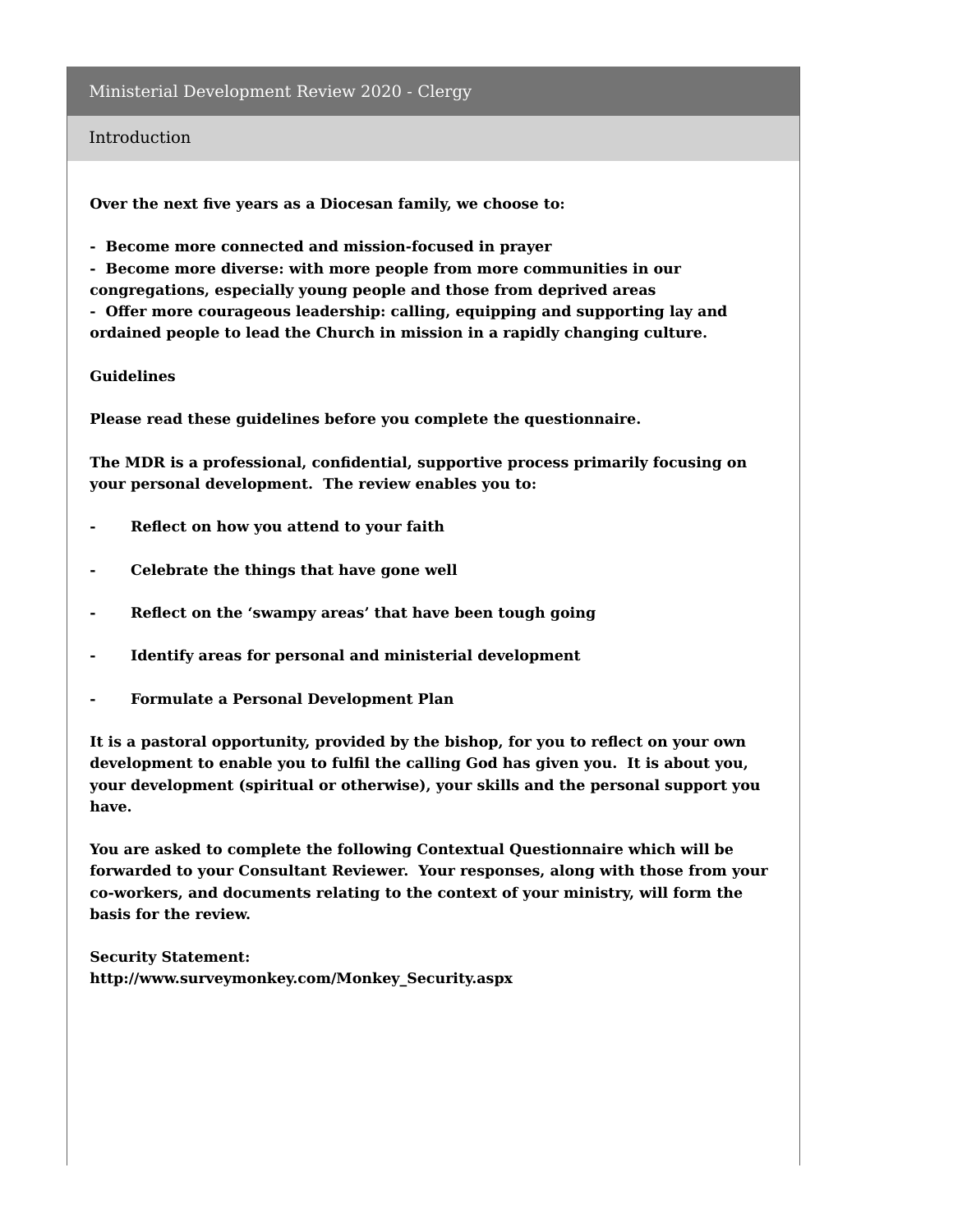# Parish details

\* 1. Name

## 2. Parish or Ministry Setting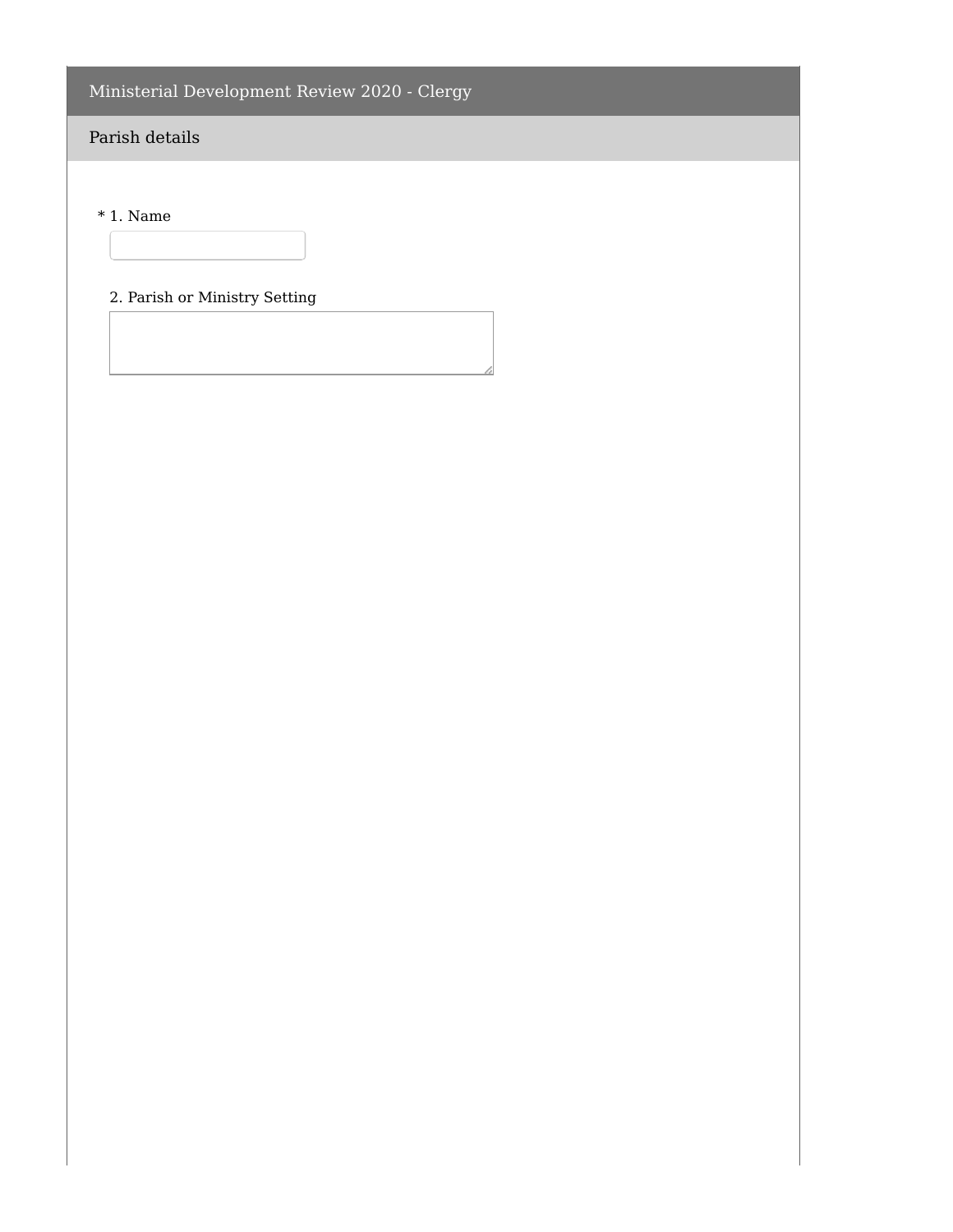Tending to the Soul

3. How are you attending to your prayer life?

### 4. What would improve your sense of well-being?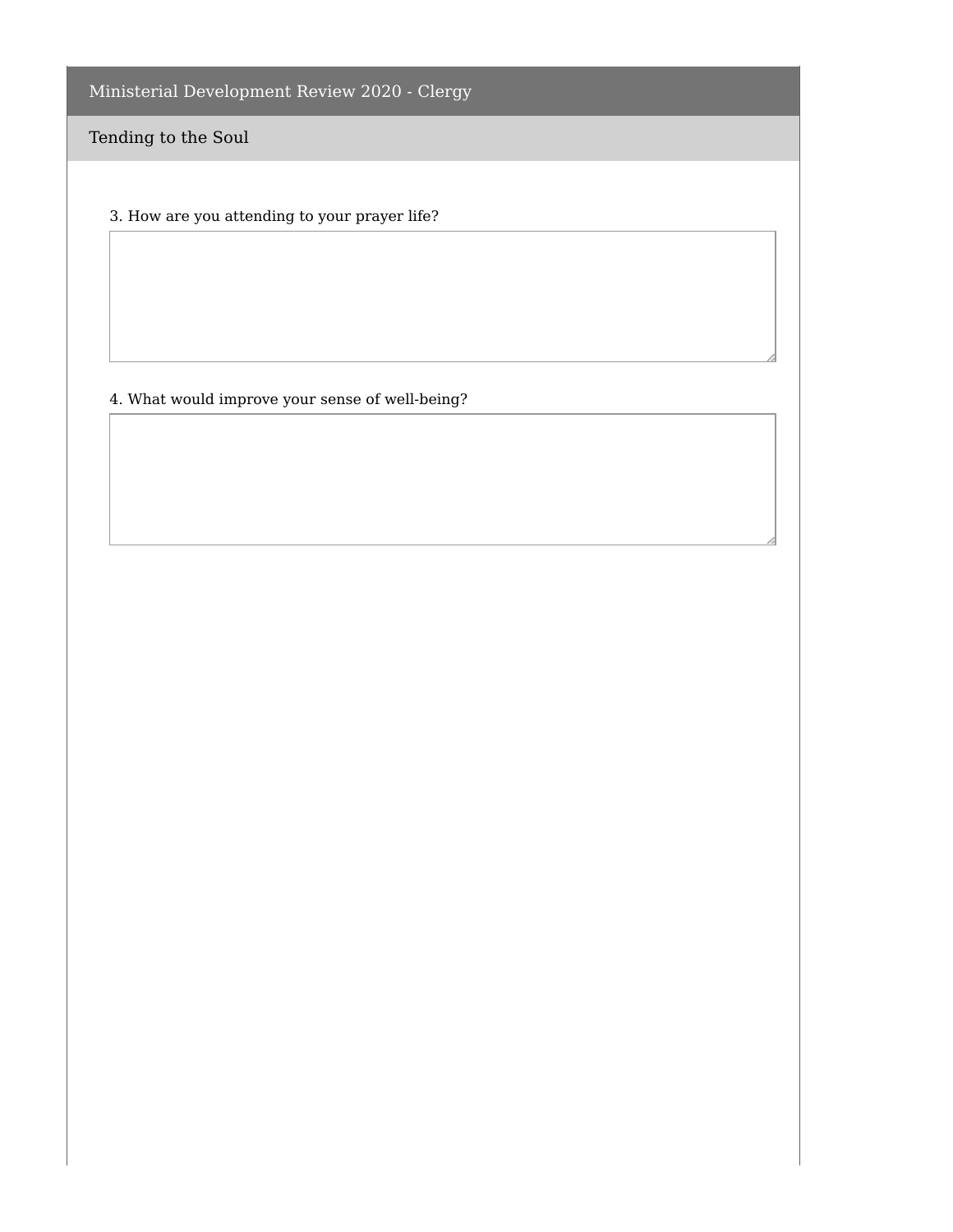### Celebration

5. What areas of personal development have strengthened and flourished for you over the last 12-18 months?

6. Describe some good things that have happened as a result of your ministry in this time.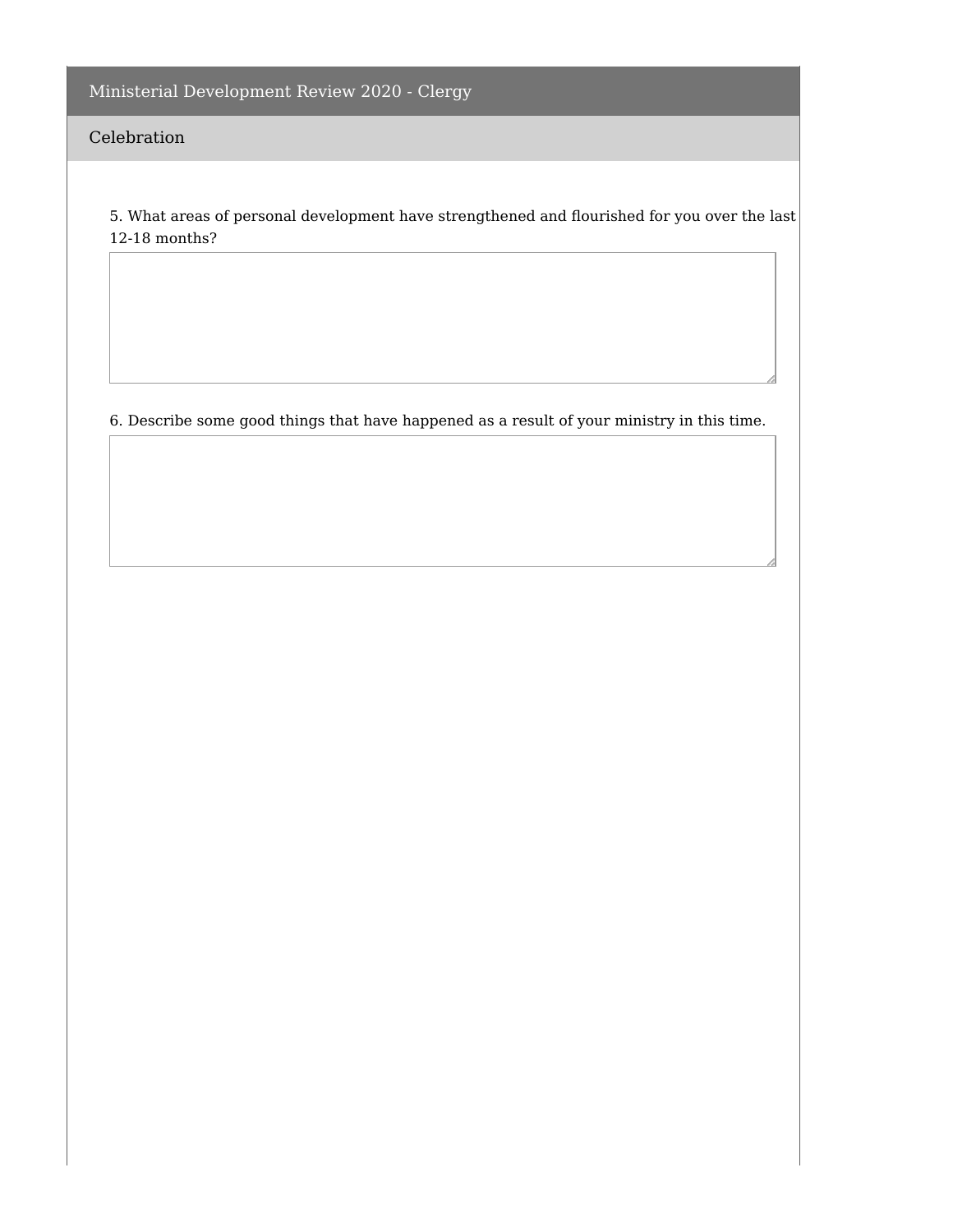Swampy Areas

7. What ministry difficulties have you had to contend with over the last 18 months?

8. How have you coped under the stress of these things?

9. What would be helpful to attend to these challenges?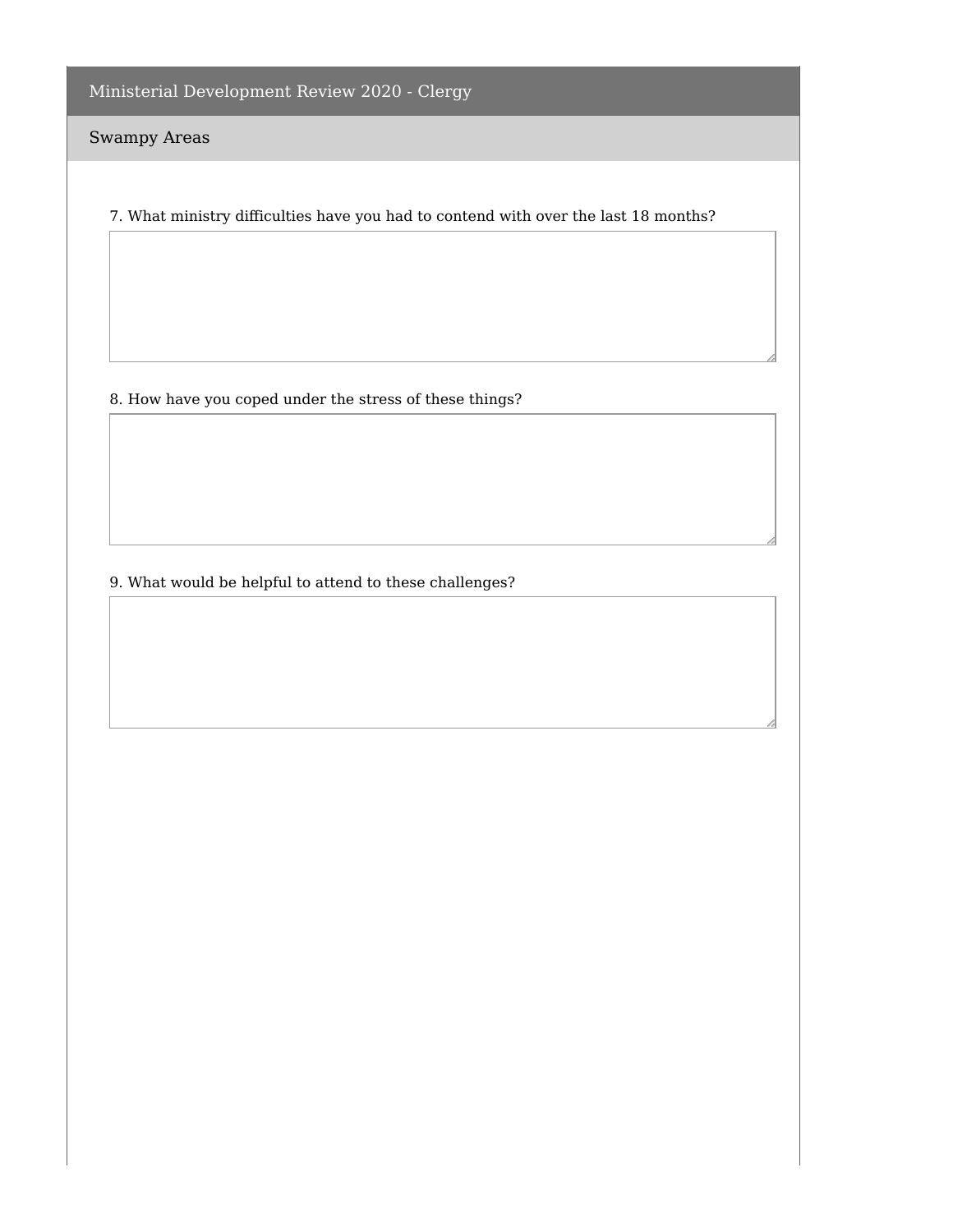Development

10. How are you developing your own gifts and sense of calling?

11. How are you facilitating the gifts and calling of other people?

12. List areas for Continuing Ministerial Development (CMD).